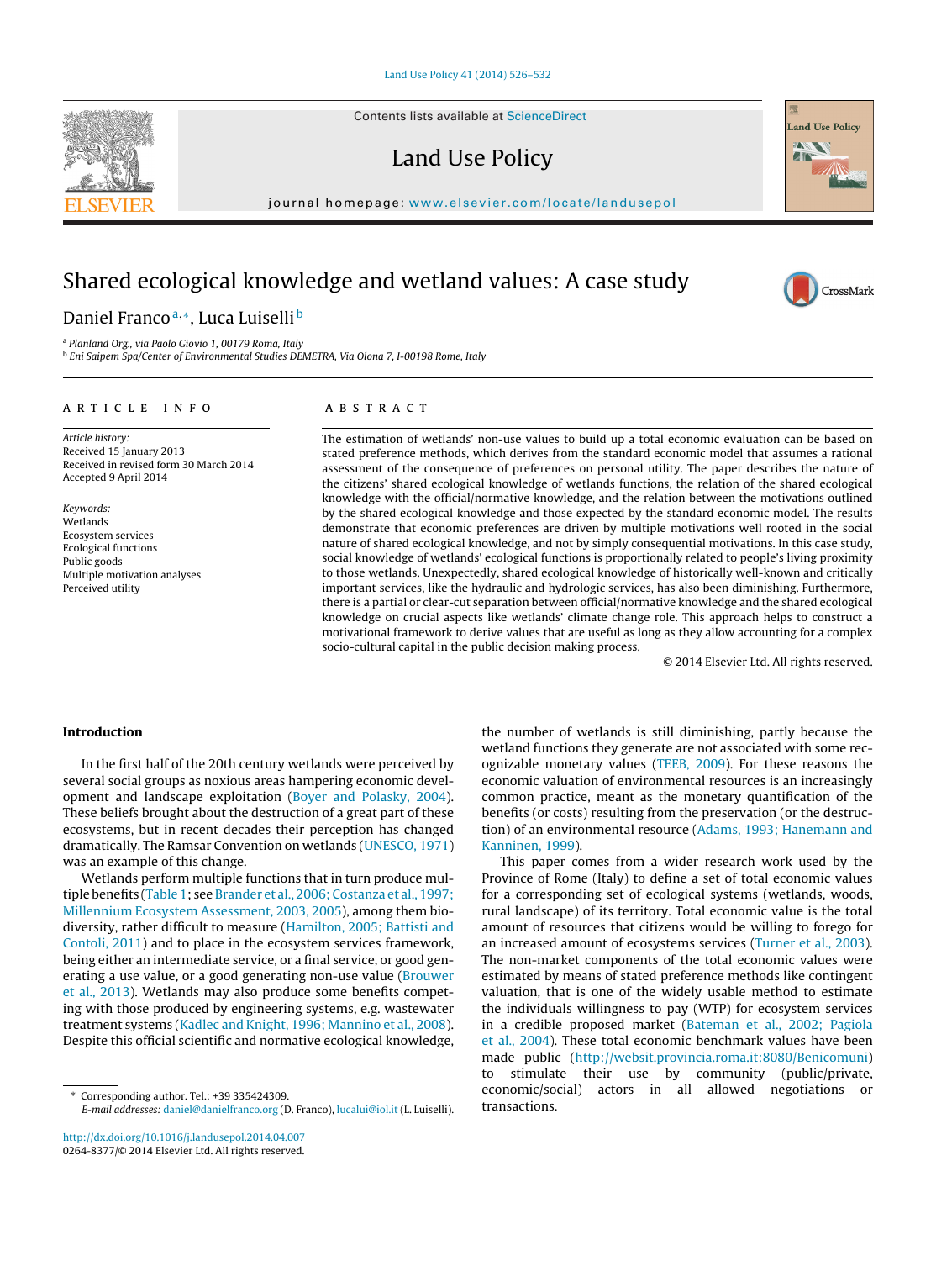#### <span id="page-1-0"></span>**Table 1**

Description of the first two sections of the questionnaires. The second section lists the wetlands ecological functions/benefits as stated by scientific/normative ecological knowledge to what respondents were asked to comment on.

| Section 1 |                                                                                                 |                                                                         |  |  |  |  |  |  |
|-----------|-------------------------------------------------------------------------------------------------|-------------------------------------------------------------------------|--|--|--|--|--|--|
| Wetlands  |                                                                                                 |                                                                         |  |  |  |  |  |  |
|           | This survey is part of a wider research project on the of the Rome County and the Lazio Region. |                                                                         |  |  |  |  |  |  |
|           | Wetlands are low depth water areas like lagoons, deltas, marshes, ponds, etc.                   | Follow up                                                               |  |  |  |  |  |  |
|           | Section 2                                                                                       |                                                                         |  |  |  |  |  |  |
|           | Express your opinion about these statements                                                     |                                                                         |  |  |  |  |  |  |
| 1.        | Wetlands are important as water reservoirs and circulation control                              | Total agreement; agreement; uncertainty; disagreement total disgreement |  |  |  |  |  |  |
| 2.        | Wetlands contribute to control green house gases based on C (like                               | Total agreement; agreement; uncertainty; disagreement total disgreement |  |  |  |  |  |  |
|           | $CO2$ ) and climate change sequestering organic matter (that is                                 |                                                                         |  |  |  |  |  |  |
|           | plant, animal, litter, sediments)                                                               |                                                                         |  |  |  |  |  |  |
| 3.        | Wetlands contribute to reduce environmental risks acting as a                                   | Total agreement; agreement; uncertainty; disagreement total disgreement |  |  |  |  |  |  |
|           | barrier against wind, waves, fires and erosion                                                  |                                                                         |  |  |  |  |  |  |
| 4.        | Wetlands have a water purifying function                                                        | Total agreement; agreement; uncertainty; disagreement total disgreement |  |  |  |  |  |  |
| 5.        | Wetlands contribute to biodiversity offering a habitat of several                               | Total agreement; agreement; uncertainty; disagreement total disgreement |  |  |  |  |  |  |
|           | plants and animals (fishes, shellfish, water birds, mammals,                                    |                                                                         |  |  |  |  |  |  |
|           | reptilians)                                                                                     |                                                                         |  |  |  |  |  |  |
| 6.        | Wetlands have a recreational function (visits, wildlife watching,                               | Total agreement; agreement; uncertainty; disagreement total disgreement |  |  |  |  |  |  |
|           | and game)                                                                                       |                                                                         |  |  |  |  |  |  |
| 7.        | Wetlands yield several categories of economic goods (wood, cane,                                | Total agreement; agreement; uncertainty; disagreement total disgreement |  |  |  |  |  |  |
|           | fish, game, etc.).                                                                              |                                                                         |  |  |  |  |  |  |

This work focuses on the analyses of the citizens' shared knowledge of wetlands ecological functions used in a contingent valuation approach, because this kind of knowledge – overlapped with the official(e.g. scientific/normative) knowledge – is supposed to inform the individual preferences expressed byWTP, as assumed by the utilitarian philosophy that underpins the standard economic model.

We examined in depth this aspect because we assumed that the use of monetary estimates in public decision making about land use policy – especially in a concrete case – is only sustainable as long as it is explicitly connected to the socio-cultural complex capital which generate them.

Shared knowledge is defined as a cumulative body of knowledge and beliefs shared in the community by cultural transmission that, for these reasons, become social memory ([Berkes](#page-5-0) et [al.,](#page-5-0) [2000;](#page-5-0) [Davidson-Hunt](#page-5-0) [and](#page-5-0) [Berkes,](#page-5-0) [2003\).](#page-5-0)

Even if not always with brilliant results ([Diamond,](#page-5-0) [2005\),](#page-5-0) social memory has historically, and all over the world, structured the local communities' decision making processes in ecosystems and landscape management [\(Franco](#page-5-0) et [al.,](#page-5-0) [2007;](#page-5-0) [Horstman](#page-5-0) [and](#page-5-0) [Wightman,](#page-5-0) [2001\).](#page-5-0) Therefore its loss represents a problem.

The shared ecological (or cultural: [Orcherton,](#page-6-0) [2012\)](#page-6-0) knowledge is a dynamic entity able to register changes and based on what has been learnt from trial and error management practices. For all these reasons this kind of social capital is more and more used by means of participatory approaches even in rural development programs ([Anegbeh](#page-5-0) et [al.,](#page-5-0) [2004\)](#page-5-0) or in natural resource research and programs ([Castello](#page-5-0) et [al.,](#page-5-0) [2009;](#page-5-0) [MacDonald](#page-5-0) [and](#page-5-0) [Weber,](#page-5-0) [1998;](#page-5-0) [Rist](#page-5-0) et [al.,](#page-5-0) [2010;](#page-5-0) [Shen](#page-5-0) [and](#page-5-0) [Tan,](#page-5-0) [2012\).](#page-5-0)

The aim of the paper is to analyze: (i) the nature of the community citizens' knowledge of wetland ecological functions; (ii) the relation of the citizens shared knowledge with the scientific official knowledge, (iii) the relation between the motivations outlined by this shared knowledge and those expected by the standard economic model in ecological services' preference; (iiii) the role of the obtained results in land use policy decision making.

## **Materials and methods**

The Rome region occupies the flat area of the Tiber Valley and the Tyrrhenian Sea, and was characterized by a widespread coastal wetland system that disappeared after the "great reclamation" during the first half of the XIX century. This large scale reclamation was a modernist project with a high ideological charge in the design of a new landscape [\(Renes](#page-6-0) [and](#page-6-0) [Piastra,](#page-6-0) [2011\)](#page-6-0) and had a strong impact on local communities [\(Caprotti,](#page-5-0) [2008\).](#page-5-0) A recent national wetlands inventory ([http://sgi2.isprambiente.it/zoneumide/\)](http://sgi2.isprambiente.it/zoneumide/) led by the Mediterranean Wetland Initiative identified 24 wetlands covering 9302.79 ha. These wetlands were mainly classified as inland type, with a mean and median values of 387 and 65 hectares respectively. A remnant of the ancient coastland wetland system (Torre Flavia) is a protected area of international conservation concern and a Long Term Ecological Research Station ([Battisti](#page-5-0) et [al.,](#page-5-0) [2008\).](#page-5-0) Considering that the aim of this research was not site-specific, our survey regarded the whole province system of wetlands.

The survey was carried out during the summer of 2010: 81 respondents were interviewed in the pre-test and 537 in the true test.

A questionnaire was designed (i) to depict the relation between sample individuals profile and shared knowledge/awareness about wetlands ecological functions, (ii) to reduce the biasing factors of the CV method, e.g. starting point, scenario rejection, free-riding [\(Franco](#page-5-0) [and](#page-5-0) [Luiselli,](#page-5-0) [2013\).](#page-5-0)

The 1st section of the questionnaire proposed the rationale for the interview to reduce interviewee weariness, expressed by the research aim of the interview and the importance of the respondent role in this research. Then a complete yet simply defined definition of wetland, with a follow up phase to clarify possible doubts (that nobody had).

In the 2nd questionnaire section the interviewers proposed a list of careful syntheses of the range of wetland functions loading services and associated socio/economic benefits as classified by scientific/normative ecological knowledge [\(Brander](#page-5-0) et [al.,](#page-5-0) [2006;](#page-5-0) [Costanza](#page-5-0) et [al.,](#page-5-0) [1997;](#page-5-0) [Leschine](#page-5-0) et [al.,](#page-5-0) [1997;](#page-5-0) [Millennium](#page-5-0) [Ecosystem](#page-5-0) [Assessment,](#page-5-0) [2003,](#page-5-0) [2005\).](#page-5-0) The wetland ecological services were carefully described as separated statements that respondents were asked to comment on a five point Likert scale. The statements were formatted in an easily understandable way, balancing simplicity, clarity and time requested to the respondent (Table 1).

In this way we defined a robust scenario for each respondent to activate apersonal cognitivemapof wetlands ecological knowledge and correspondent benefits.

Given that in this region wetlands no longer have detectable direct economic use values, we must assume that: (i) the relationship between the individual level of agreement/disagreement and the knowledge uncertainty about the stated functions/benefit represents the individual level of information motivating the citizen behavioral preferences; (iii) the individual motivations for the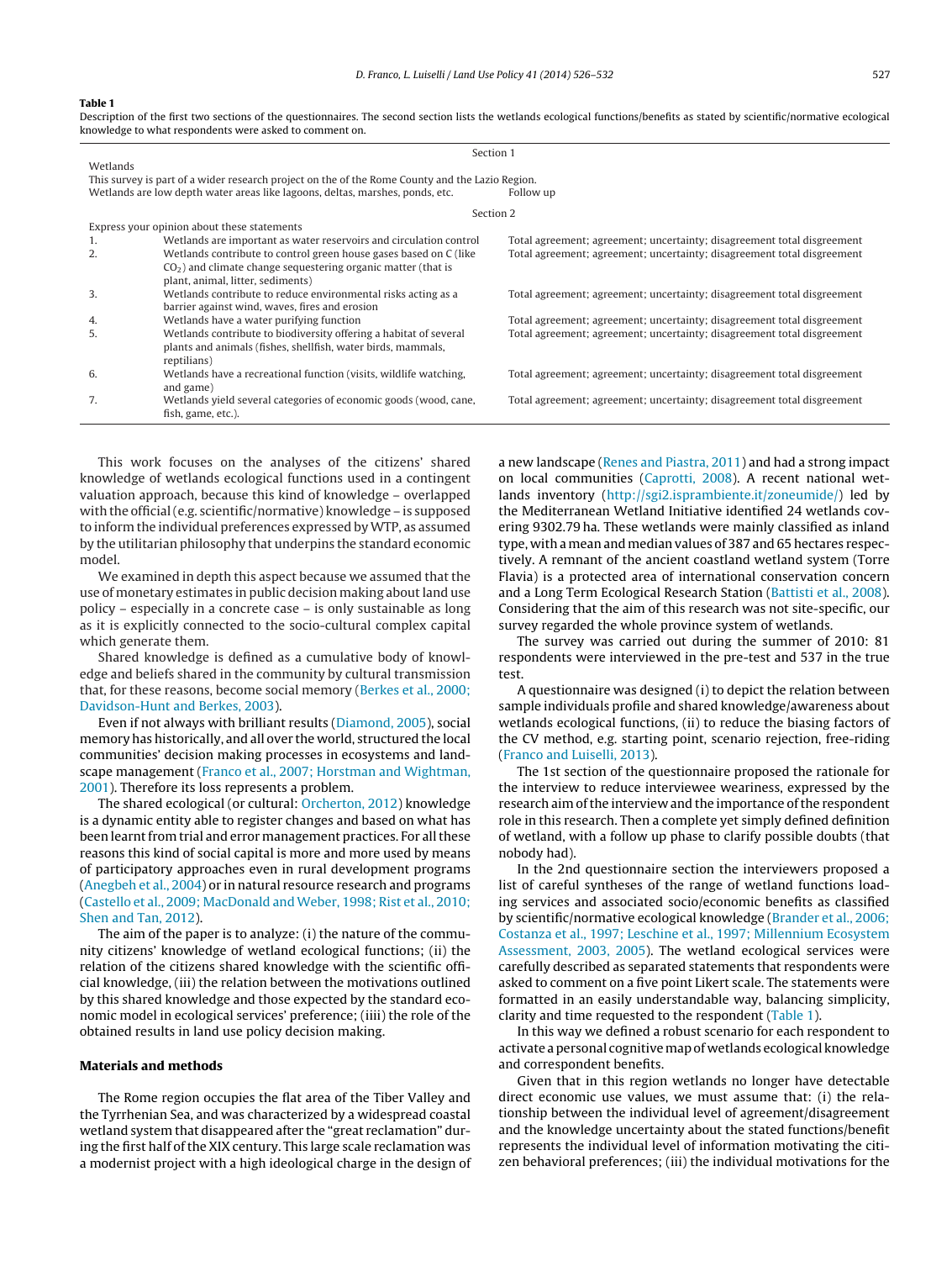ecological functions monetary valuing assessed by the CV are located inside these benefits categories. That is, the more uncertain is the judgment about an ecosystem service – among the listed ones – the less informed is the resultant WTP, and vice versa. Indeed, the economic standard model postulate that individuals can express a WTP having a well informed preference, like in other less egoistic ([Schwartz,](#page-6-0) [1993\)](#page-6-0) or simplistic models ([Spash](#page-6-0) et [al.,](#page-6-0) [2009\).](#page-6-0)

In our case the very few "simple" disagreement judgments were actually based on uncertain answers (I'm not sure, but; perhaps, but I do not know; etc.), therefore we merged these few response to the general uncertain class (I do not know).

During the last interview part, the questionnaire was used to register the demographic, socio-economic, cultural and geo-spatial attributes of the respondents. Data were grouped into ordinal scale intervals and used as independent variables: age (17–30, 30–44, 45–64, >64); schooling (none, lower school, junior high school, high school, bachelor's degree, master's degree, Ph.D.); employment (housewife–student–unemployed, workman–pensioner, white collar, manager. self-employed–professional); income  $(t \in \{$ year: 0–10, 10–20, 20–30, 30–40, 40–60, >60); respondents' family (1, 2–4, >4); association belonging (none, other, rural union, environmental, fishing-hunting); sex; respondents' residence (urban, urban fringe, rural); distance of the respondents' domicile from the nearest wetland. We selected this minimum number of variables to balance the criteria of simplicity, clearness, and admissible interview time and: (i) to analyze the demo-socio-economic and cultural effects on individual and communities shared ecological knowledge/awareness, (ii) to account, regarding the overall contingent valuation approach, for the economic standard model theoretic expectations [\(Franco](#page-5-0) [and](#page-5-0) [Luiselli,](#page-5-0) [2013\).](#page-5-0) In fact, we expect that these characteristics help to represent the nature and the strength of the motivations that hold up a stated preference ([Ajzen,](#page-5-0) [1991;](#page-5-0) [Ryana](#page-5-0) [and](#page-5-0) [Spash,](#page-5-0) [2011;](#page-5-0) [Spash](#page-5-0) et [al.,](#page-5-0) [2009\).](#page-5-0)

We used a robust survey approach [\(Tolley](#page-6-0) [and](#page-6-0) [Fabian,](#page-6-0) [1998\)](#page-6-0) with face-to-face structured interviews ([Bernard,](#page-5-0) [1996\)](#page-5-0) and interviewers training to maximize the homogeneity of the information, the research neutrality, and to reduce the interviewees' distrust. To include the elderly/rural population component, we did not use an internet approach, even if it has been shown of comparable efficiency ([Lindhjema](#page-5-0) [and](#page-5-0) [Navrudb,](#page-5-0) [2011\).](#page-5-0)

We explored the possible role of shared ecological knowledge on wetland ecological services preference, so we did not use other techniques (open and semi-structured interviews, stakeholders focus groups and workshop) used in shared ecological knowledge research [\(Palomo](#page-6-0) et [al.,](#page-6-0) [2011;](#page-6-0) [Gómez-Baggethun](#page-6-0) et [al.,](#page-6-0) [2012\)](#page-6-0) for other purpose, like building participatory process for managing purpose.

We carried out the survey by evenly distributing the interviews in different places (marketplaces, mainstreets, railways stations, etc.) of the towns (Ladispoli and Cerveteri) nearest to wetlands residual patches, during all daytime periods and intercepting Rome's commuting flux in the city railway stations.

We assessed the sample's statistical representativeness and we filtered out free riders and/or outliers by an interactive cross val-idation reliability procedure fully reported elsewhere [\(Franco](#page-5-0) [and](#page-5-0) [Luiselli,](#page-5-0) [2013\).](#page-5-0)

## **Statistical models**

We used logit models in order to analyze complex interactions among dependent variables (respondents' judgment about wetlands functions) and partially autocorrelated predictors ([Hosmer](#page-5-0) [and](#page-5-0) [Lemeshow,](#page-5-0) [1989\).](#page-5-0) We used only sufficiently nonautocorrelated  $(r < 0.70)$  predictors in univariate logit models, by means of backward logistic regression modeling, with a uniband

#### **Table 2**

Significant differences (Friedman's ANOVA) in the ecological knowledge uncertainty of the stated functions/benefits of wetlands. The uncertainty rate, inversely proportional to the knowledge sharing, decrease from the group of ecological functions  $a$ to the group d.

| Wetlands' stated ecological functions/benefits | Statistical grouping |          |          |          |  |
|------------------------------------------------|----------------------|----------|----------|----------|--|
|                                                | a                    | h        | C        |          |  |
| Habitat-biodiversity                           | $\times$             |          |          |          |  |
| Economic goods                                 | $\times$             |          |          |          |  |
| Recreational                                   | $\times$             |          |          |          |  |
| Environmental control                          |                      | $\times$ |          |          |  |
| Floods control                                 |                      | $\times$ | $\times$ |          |  |
| Water reserve                                  |                      |          | ×        |          |  |
| Climate control                                |                      |          |          | $\times$ |  |

option and iterations stopped at P < 0.001 [\(Luiselli,](#page-5-0) [2006\).](#page-5-0) Models robustness was evaluated by F-test values ( $\alpha$ =5%), with the higher the F-value the better the fit to a data set (i.e., the better the model). We also used the second order (AICc; [Burnham](#page-5-0) [and](#page-5-0) [Anderson,](#page-5-0) [2002;](#page-5-0) [Hamer](#page-5-0) et [al.,](#page-5-0) [2006\)](#page-5-0) Akaike Information Criterion [\(Akaike,](#page-5-0) [1973\)](#page-5-0) which allows models' ranking by means oftheir relative likelihood and not by any threshold (alpha-level, Vapnik 2000). Analyses were carried out with STATISTICA (StatSoft release 10), SPSS (release 10.0, [Norman,](#page-6-0) [1999\)](#page-6-0) and writing the functions for calculating means and medians in logit functions in  $R$  ( $R$  [Development](#page-6-0) [Core](#page-6-0) [Team,](#page-6-0) [2008\).](#page-6-0)

#### **Results**

The sample resulted statistically representative of the considered universe (Rome county), as reported elsewhere [\(Franco](#page-5-0) [and](#page-5-0) [Luiselli,](#page-5-0) [2013\).](#page-5-0) Graphic analyses ([Fig.](#page-3-0) 1) and Friedman's ANOVA (Table 2) verified the citizens' knowledge distribution of the stated functions/benefits. Total dis-agreement, that anyhow imply a clearly focused knowledge and motivation, was negligible for all the stated functions/benefits.

The sharing of the knowledge agreement was nearly total in a first group of functions: habitat/biodiversity, recreational and commodities production. A second group of functions registered an uncertainty rate of around 25% (water depuration, hydrologic control) and 40% (hydraulic risk control). The degree of knowledge sharing within this group did not result statistically different (see b–c columns in Table 2). The climate change mitigation function (see d column in Table 2) showed the statistically lower degree of shared knowledge: around 50% of respondents were unaware of the wetlands role in the climate change issue [\(Fig.](#page-3-0) 1).

The complex interactions between social ecologic knowledge, e.g. the sharing rate of a clear agreement and/or disagreement versus the uncertainty to the stated ecological function/benefit, and the individual profiles (defined by the demo-socio-economic, cultural and geo-spatial predictors) are reported in [Table](#page-3-0) 3, and the key results are listed below.

Given the statistical strength of the well-known direct relationship between Schooling and income, these predictors were selected by the regression models for almost all the considered wetlands functions, but, more meaningfully, with increasingly stronger positive relationships from the 1st to the 3rd group of wetlands functions, as outlined by the relative F-values.

A similar, but negative, relation was systematically detected among the first function group (habitat/biodiversity, economic goods and recreation/culture functions) and the respondents residence distance from wetlands.

Associationism was selected in all of the 2nd group models and in one (wetland commodities) of the 1st group. In the 2nd and 3rd functions group was selected a systematic inverse relation between EK and sex and age.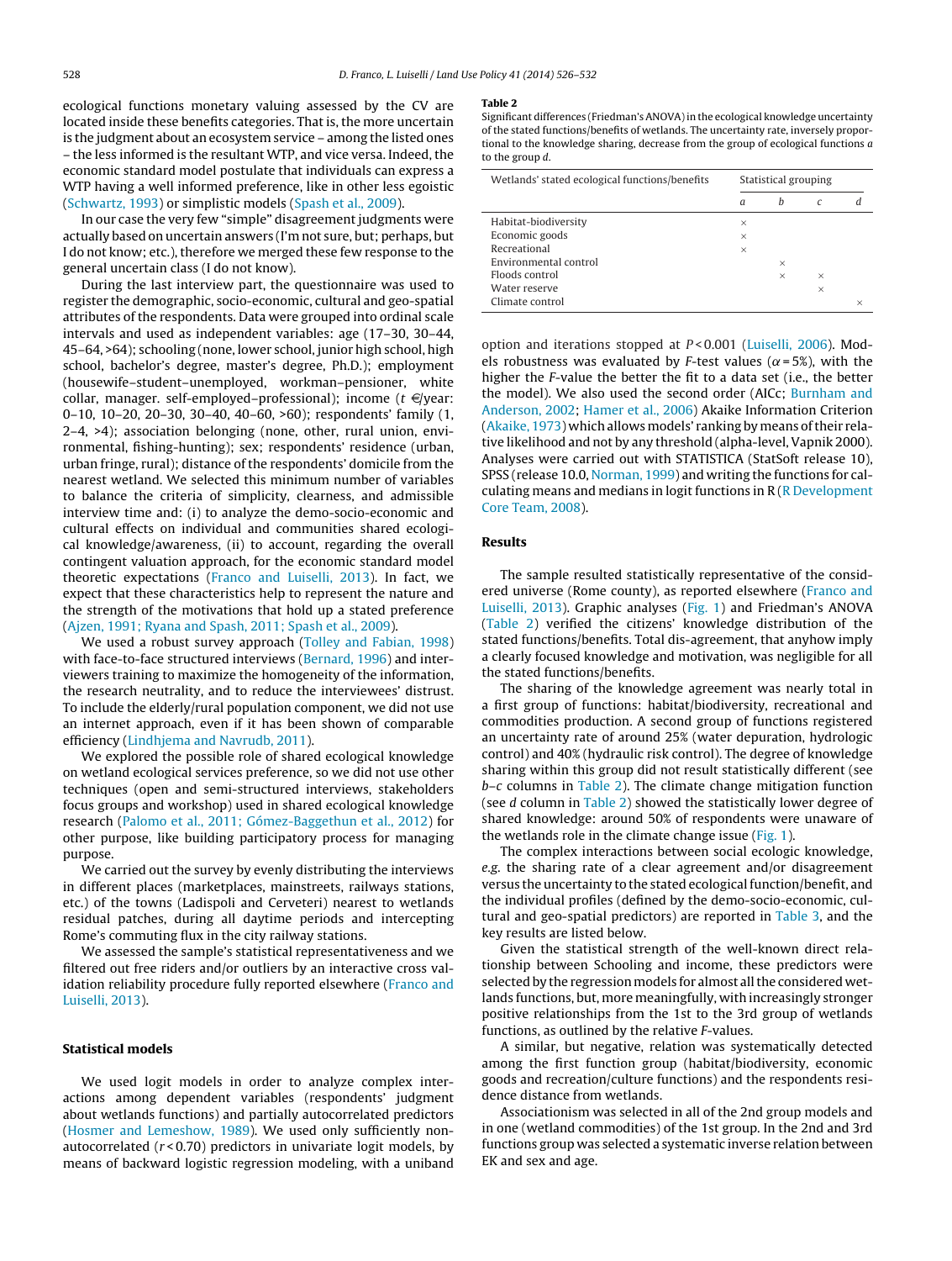<span id="page-3-0"></span>

Fig. 1. Percent distribution of the shared knowledge expressed on a Likert scale (agreement-uncertainty-disagreement) of the stated wetlands ecological functions/benefits listed in [Table](#page-1-0) 1. See "Materials and methods" section for details.

# **Discussion**

We verified that a first group of wetlands functions (habitat/biodiversity, economic goods and recreation/culture functions) showed an almost complete sharing of knowledge and related social memory among citizens. The universality of this sharing was not evidently determined by individual schooling (and the related income) level, and tended to decrease as distance increased from the wetland.

Another group of wetland functions (water depuration, hydrologic control, environmental risk control) had a decreasing shared knowledge, however increasingly related with schooling (and

#### **Table 3**

F-values, P-values and model selection scores for the shared ecological knowledge of each wetland function, and the predictors used. Results are ranked for likelihood (**boldface**) and significance (italic). Higher likelihood and significant scores are reported, in one case significant but not likelihood score.

| 1st group                                                  |                         |                           |                                  |                                                                                              |                                            |                                                 |                                                          |                                                                       |                                    |                                    |                                               |
|------------------------------------------------------------|-------------------------|---------------------------|----------------------------------|----------------------------------------------------------------------------------------------|--------------------------------------------|-------------------------------------------------|----------------------------------------------------------|-----------------------------------------------------------------------|------------------------------------|------------------------------------|-----------------------------------------------|
| Habitat                                                    |                         |                           | Economic goods                   |                                                                                              |                                            |                                                 | Recreation - culture                                     |                                                                       |                                    |                                    |                                               |
| Function - predictor                                       | F-value                 | P                         | AIC                              | Function - predictor                                                                         | F-value                                    | $\overline{P}$                                  | AIC                                                      | Function - predictor                                                  | F-value                            | P                                  | AIC                                           |
| <b>Schooling</b><br>Distance <sup>*</sup><br><i>Income</i> | 9.953<br>9.148<br>4.040 | 0.0001<br>0.0001<br>0.018 | $-1.906$<br>$-1.906$<br>$-1.887$ | <b>Schooling</b><br><i>Income</i><br><b>Association</b><br>Family**<br>Distance <sup>*</sup> | 13.748<br>9.816<br>3.965<br>3.287<br>2.318 | 0.00001<br>0.00001<br>0.0195<br>0.038<br>0.0099 | $-0.809$<br>$-0.795$<br>$-0.773$<br>$-0.771$<br>$-0.767$ | <i>Income</i><br>Distance <sup>*</sup><br>School degree<br>Employment | 4.556<br>4.749<br>17.921<br>0.0011 | 0.046<br>0.009<br>0.00001<br>0.999 | $-1.334$<br>$-1.144$<br>$-0.191$<br>$-0.0031$ |

**2nd group**

| Pollution control                                                     |                                             |                                                  |                                                         | Environmental risks control                                                  |                                               |                                                  | Hydrologic control                                       |                                                  |                                    |                       |                              |
|-----------------------------------------------------------------------|---------------------------------------------|--------------------------------------------------|---------------------------------------------------------|------------------------------------------------------------------------------|-----------------------------------------------|--------------------------------------------------|----------------------------------------------------------|--------------------------------------------------|------------------------------------|-----------------------|------------------------------|
| Function – predictor                                                  | F-value                                     | - P                                              | AIC                                                     | Function – predictor                                                         | F-value P                                     |                                                  | AIC                                                      | Function – predictor                             | F-value                            | P                     | <b>AIC</b>                   |
| <b>Schooling</b><br>Income<br><b>Association</b><br>Age<br><b>Sex</b> | 40.478<br>12.970<br>6.153<br>5.747<br>4.414 | 0.000001<br>0.00001<br>0.0023<br>0.0032<br>0.012 | $-0.234$<br>$-0.13$<br>$-0.105$<br>$-0.103$<br>$-0.099$ | <b>Schooling</b><br><i>Income</i><br>Age<br><b>Association</b><br><b>Sex</b> | 46.745<br>17.378<br>12.577<br>10.369<br>3.032 | 0.00001<br>0.00001<br>0.00001<br>0.0001<br>0.049 | $-0.332$<br>$-0.234$<br>$-0.217$<br>$-0.209$<br>$-0.182$ | Schooling<br><i>Income</i><br><b>Association</b> | 42.232.00<br>17.844.00<br>4.024.00 | 0.00001<br>0<br>0.018 | $-0.17$<br>$-0.1$<br>$-0.03$ |

#### **3rd group**

| Climate change       |         |         |            |  |
|----------------------|---------|---------|------------|--|
| Function - predictor | F-value |         | <b>AIC</b> |  |
| <b>Schooling</b>     | 43.801  | 0.00001 | $-0.196$   |  |
| <b>Income</b>        | 12.727  | 0.00001 | $-0.09$    |  |
| <b>Occupation</b>    | 10.299  | 0.00001 | $-0.082$   |  |
| Assoc                | 6.207   | 0.0021  | $-0.067$   |  |
| Age                  | 4.866   | 0.008   | $-0.062$   |  |
| <b>Sex</b>           | 3.827   | 0.022   | $-0.058$   |  |

**Age** (17–30, 30–44, 45–64, >64); **schooling** (none, lower school, junior high school, high school, bachelor's degree, master's degree, Ph.D.); **employment** (housewife–student–unemployed, workman–pensioner, white collar, manager, self-employed–professional); income (t€/year: 0-10, 10-20, 20-30, 30-40, 40-60, >60); respondents' **family** (1, 2–4, >4); **association** belonging (none, other, rural union, environmental, fishing-hunting); sex; respondents' **residence** (urban, urban fringe, rural); **distance** of the respondents' domicile (0–24, 25–44, 45–59, 60–100, >100 km).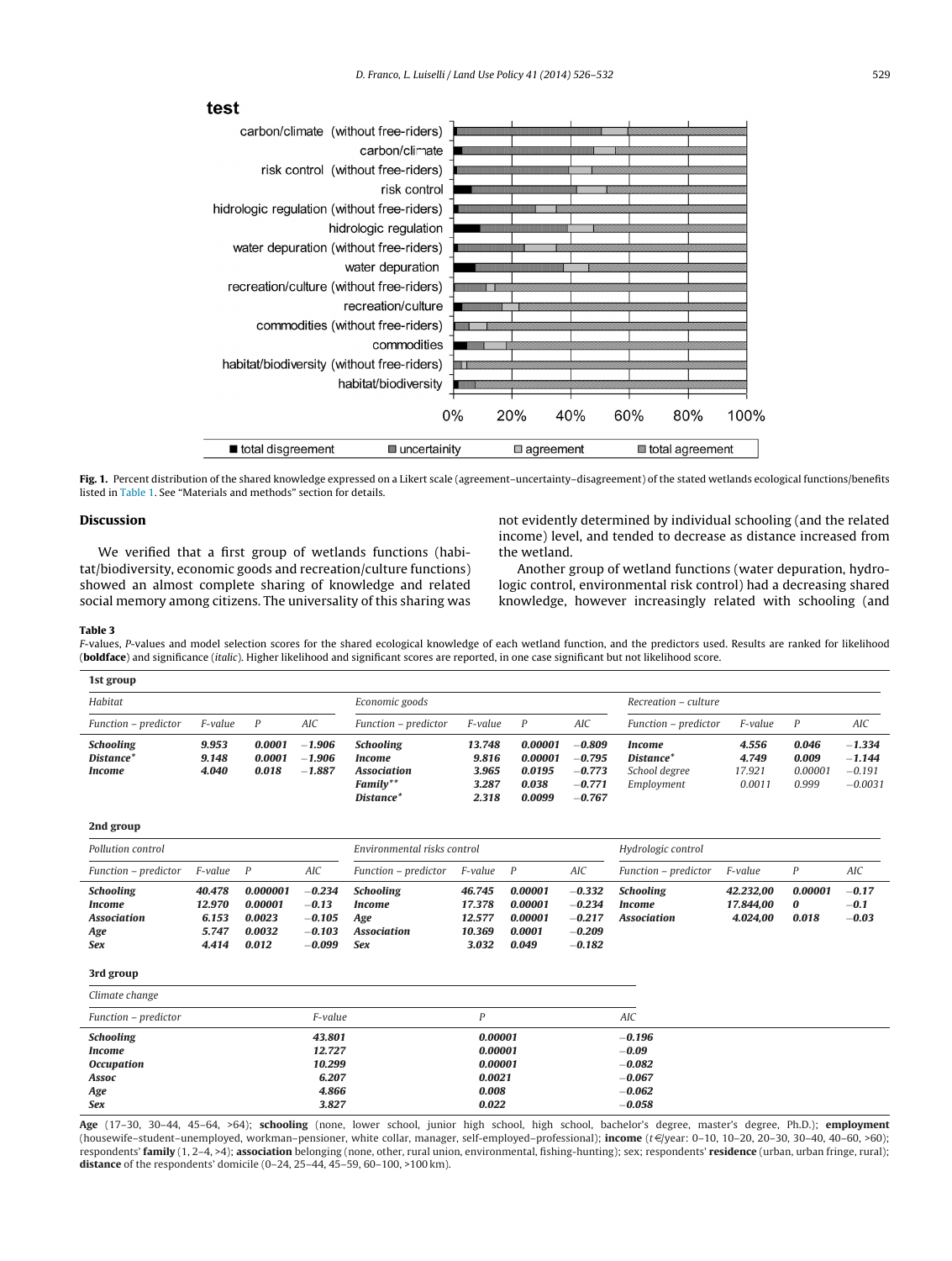related income) and inversely with both age and sex. This last relation reflects, in the not-urban areas, the decreasing rate of schooling in the elderly classes, mostly for women, and their subsequently reluctance to give judgments with insufficient background information (e.g. [Alberini](#page-5-0) et [al.,](#page-5-0) [2005\).](#page-5-0)

Lastly, the recently recognized wetlands function related to climate change mitigation was only partially shared among some citizens and clearly does not belong to the community' social memory.

To interpret this clear pattern we should consider the underlying element that differentiates the three groups of functions, i.e. the different role of social effects on valuing behavior. The theory of planned behavior ([Ajzen,](#page-5-0) [1991\)](#page-5-0) helps in differentiating this aspects as: (i) attitude toward a behavior, referred to the degree to which a person has a favorable/not favorable evaluation of the behavior in question; (ii) subjective norms, referred to the perceived social pressure to perform a specific behavior; (iii) perceived behavioral control, referred to the believed ease of performing the behavior.

The habitat/biodiversity function is likely perceived in an instantaneous way by means of psychological deep mechanisms [\(Kaplan](#page-5-0) [and](#page-5-0) [Kaplan,](#page-5-0) [1982\)](#page-5-0) which identify "nature" as a symbolically high valued entity [\(Shama,](#page-6-0) [1995\)](#page-6-0) especially for those people having cosmopolitan traits ([Buijs](#page-5-0) et [al.,](#page-5-0) [2006\).](#page-5-0) It is very unlikely that the expressed universal agreement behavior could be connected to the individual rational updated scientific knowledge. Instead, it emerges that this valuing comes from ethical attitude and subjective norms, where uncertainty or disagreement would be perceived in contrast with the common sense. The same seems to be the origin of the strong agreement on the cultural and recreational wetlands functions, even because wetlands are rare in the region and because they are not a generalized recreational option. From the valuing behavior point of view, even the total agreement with the wetland's commodities functions can be found in the social memory role. It is important to note that the valuing behavior of habitat/biodiversity and recreational/cultural functions seems to be generally applied to systems perceived as "natural" (woods and rural landscape; [Franco](#page-5-0) [and](#page-5-0) [Luiselli,](#page-5-0) [2011\).](#page-5-0) In the case of the wetland's commodities function, the presence of the predictor 'associationism' suggests that this aspect is actively maintained into the social memory by ethical (rights-based) motivations, like that of belonging to NGO. A remarkable aspect is that all this shared knowledge connected to social influence in valuing behavior was spatially dependent: indeed, it does not belong to the whole county social memory, but tends to diminish when moving away from each wetland.

In the second group of functions we found that the shared knowledge is coupled of individual gains of knowledge more (pollution control) or less (environmental risk control) recently stratified, either of technical/cognitive or ethical/philosophical nature. Here, the valuing behavior seems more influenced by individual cognitive awareness based on personal experience/knowledge or training, indicated by the relation with the education/income predictor. The ethic valuing attitude seems still present, as can be deduced by the constant presence of the associationism as a predictor underlining the sense of responsibility toward own community or group. Besides, the cultural link maintaining alive the social memory of peculiar wetland services – the hydraulic and hydrologic functions, so strongly reassessed by official knowledge in the last decades – in regions historically linked to a wetland and his management (e.g. Venice Lagoon; [Franco](#page-5-0) et [al.,](#page-5-0) [2007\),](#page-5-0) seems to have been lost in the Roman littoral. This is probably due to the dramatic ongoing change of the socio-cultural fabric in the last decades [\(Rapporto](#page-6-0) [sullo](#page-6-0) [sviluppo](#page-6-0) [socio](#page-6-0) [economico](#page-6-0) [del](#page-6-0) [litorale](#page-6-0) [del](#page-6-0) [Lazio,](#page-6-0) [2010\).](#page-6-0)

In the last group of functions we found functions with widespread uncertainty, like climatic change mitigation. Despite the dominant role of this issue in the official knowledge, the awareness and valuation ofthese functions results not socially shared and

attain to who had the opportunity to acquire the education level needed to filter and select information.

Summarizing, we detected a decrease in uncertainty from the functions clearly present in the social shared knowledge and memory, which share wide ethic–esthetic attitudes, to those characterized by an increasing degree of direct experience or expert knowledge.

# **Conclusions**

Some wetlands' ecological functions are well rooted in the communities shared knowledge that greatly influences the individual valuing behavior with attitude and subjective norms effects. These functions represent the general social expectations of "nature" (biodiversity, cultural value) which have a strong ethic and esthetic implications. The valuing behavior of the other functions is less and less rooted in social memory, therefore less and less connected to subjective norms, and increases with personal awareness, linked to individual training and experience.

In this region it appears that the wetlands social shared ecological knowledge tends to decrease moving away from wetlands. Furthermore, the historical awareness about some services, mostly for some critical ones like the risk (hydraulic, hydrologic) control, is dramatically fading in the local communities. This could be linked to the ongoing rapid change of the socio-economic structure of local communities ([Provincia](#page-6-0) [di](#page-6-0) [Roma,](#page-6-0) [2009\).](#page-6-0)

From our results it clearly emerges a partial or sometimes clearcut separation between official knowledge and socially shared knowledge on crucial themes like the hydrologic and climate change role of wetlands. Functions that should be well recognized for their international relevance do not enter at all in the shared community knowledge. This implies that a great effort on environmental education on these issues should be quickly developed in the next years to bridge present social knowledge gaps' on crucial issues of the next future public decision making.

Furthermore, the standard economic model does assume that preference is based on individual knowledge, so that the consequences of actions determine whether they are preferred or otherwise. Considering the relation between knowledge uncertainty and motivations, our findings are coherent with other studies [\(Ryana](#page-6-0) [and](#page-6-0) [Spash,](#page-6-0) [2011\)](#page-6-0) showing how economic choices are greatly influenced by the socio-cultural context. Our results suggest that a great part of the motivations to pay for the wetland services in this European province comes from a social shared knowledge, spatially related to wetlands, which seems to influence in a not rational way the valuing behavior.

Given our results, in our view the monetary estimates of ecosystem services' value, such as those obtained by contingent valuation, are useful tools in public decision making when: (1) they inform the decision making process by facilitating the expression of the cultural capital held by society, without distorting it, and (2) they are explicitly rooted in normative values ([Farley,](#page-5-0) [2012\).](#page-5-0)

Regarding point 1, the WTP monetary estimate is an unbiased representation of the social capital in public decision making in cases where the social knowledge/awareness of the ecological service is widely shared. In cases where the social knowledge/awareness of the ecosystem service is significantly less shared, the resulting WTP figures tend to underestimate the best possible value for good public decisions, e.g. coming from the entirety of the best scientific knowledge and the shared ecological knowledge.

Given that institutional awareness opposite to "institutional stickiness" ([Boettke](#page-5-0) et [al.,](#page-5-0) [2008\)](#page-5-0) is crucial in natural resource management ([Battisti](#page-5-0) et [al.,](#page-5-0) [2013\),](#page-5-0) in this concrete case study, for instance, policy makers are now aware that: (i) the total economic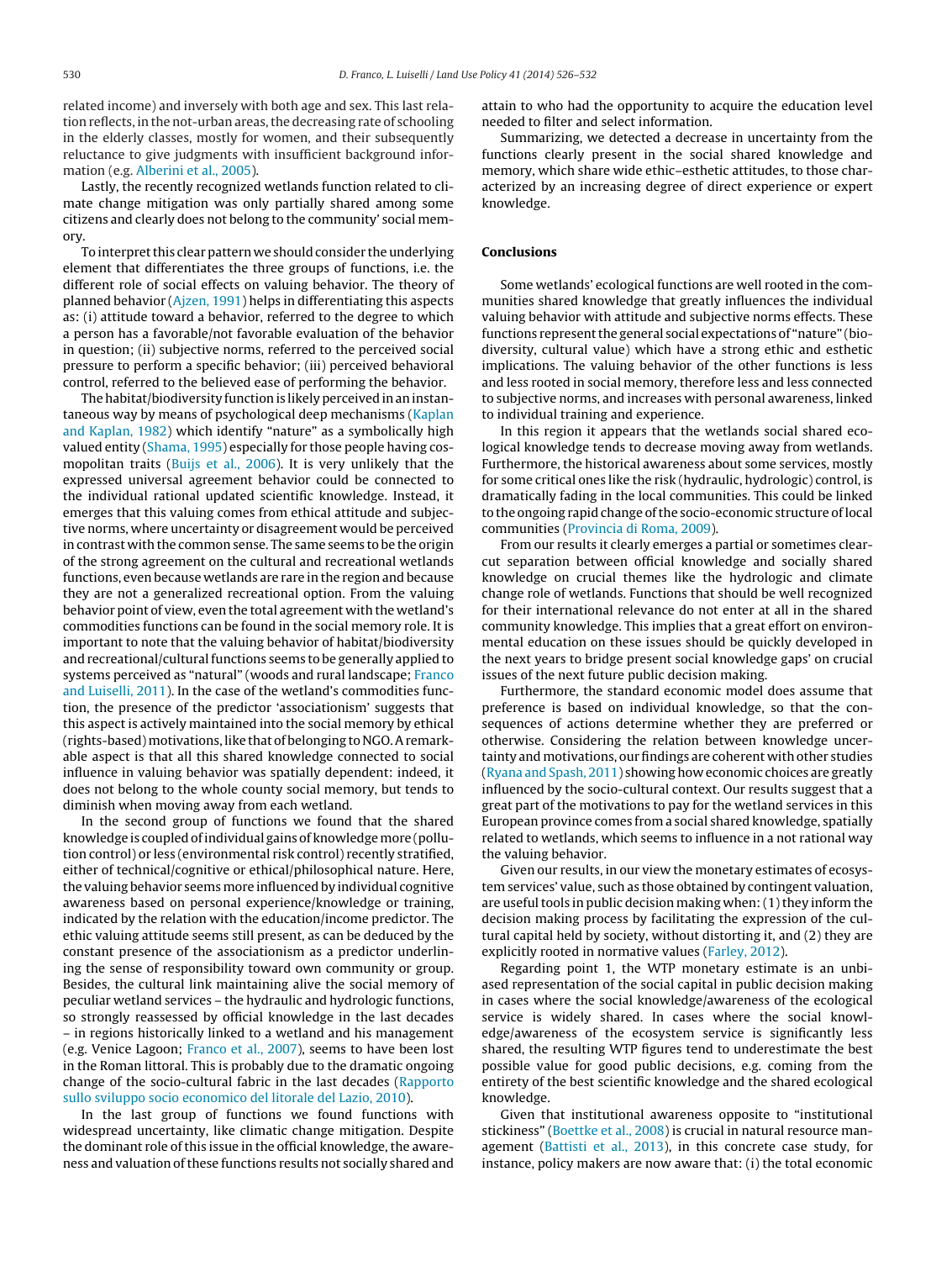<span id="page-5-0"></span>value of wetlands is generally underestimated due to the lack of social knowledge about the climate change mitigation service wetlands provide; (ii) there is a social awareness gap on a crucial environmental issue; (iii) other methods should be possibly coupled with contingent valuation in the case of an isolated monetary estimation of this specific ecosystem service.

Furthermore, the conditions (1) and (2) reported above can be obtained even using additional motivational predictors in the estimating multivariate models [\(Spash](#page-6-0) et [al.,](#page-6-0) [2009\),](#page-6-0) or analyzing the shared knowledge along the respondents' profiles distribution among the listed ecosystem services as motivational interpretative keys. We believe that this last approach coupled with a robust methodological design to avoid information bias ([Price,](#page-6-0) [1999\)](#page-6-0) and the selection of the "true no-bidders" respondents is a more intuitive but robust alternative for concrete policy case purpose (Franco and Luiselli, 2013).

In our case these considerations are corroborated by the fact that: (i) a part from 'Bids' none of the candidate predictors (including motivational ones) were used by the statistical selection process, which produced parsimonious and robust statistical models; (ii) the willingness to pay estimates were significantly different for wetlands compared to the other assessed ecosystems; (iii) the single monetary estimates were characterized by a significantly different pattern of motivations, attitudes and shared ecological knowledge (Official Research Report, available at: [www.provincia.roma.it/sites/default/files/vtaromaweb](http://www.provincia.roma.it/sites/default/files/vtaromaweb_0.pdf) 0.pdf).

The multiple motives that compose the valuing behaviors are based on the social capital represented by the shared knowledge distribution among citizens of the multiple and interconnected ecosystems services (Franco et al., 2007; IFEN, 2000; Luginbüil, 2001; Spash et al., 2009; [Turner](#page-6-0) et [al.,](#page-6-0) [2003\).](#page-6-0) Fully accounting for these relationships in using ecosystem services monetary estimates is very useful in informing public decisions dealing with land use policies.

## **Acknowledgements**

The project was funded by Capitale Lavoro S.p.a.(Italy) on behalf of the Province of Rome. We gratefully acknowledge surveying from Artifex Formazione S.r.l. (Italy).

# **Appendix A. Supplementary data**

Supplementary data associated with this article can be found, in the online version, at [http://dx.doi.org/10.1016/j.landusepol.](http://dx.doi.org/10.1016/j.landusepol.2014.04.007) [2014.04.007.](http://dx.doi.org/10.1016/j.landusepol.2014.04.007)

### **References**

- Adams, J., 1993. [The](http://refhub.elsevier.com/S0264-8377(14)00071-4/sbref0005) [emperor's](http://refhub.elsevier.com/S0264-8377(14)00071-4/sbref0005) [old](http://refhub.elsevier.com/S0264-8377(14)00071-4/sbref0005) [clothes:](http://refhub.elsevier.com/S0264-8377(14)00071-4/sbref0005) [the](http://refhub.elsevier.com/S0264-8377(14)00071-4/sbref0005) [curious](http://refhub.elsevier.com/S0264-8377(14)00071-4/sbref0005) [comeback](http://refhub.elsevier.com/S0264-8377(14)00071-4/sbref0005) [of](http://refhub.elsevier.com/S0264-8377(14)00071-4/sbref0005) [cost](http://refhub.elsevier.com/S0264-8377(14)00071-4/sbref0005) [benefit](http://refhub.elsevier.com/S0264-8377(14)00071-4/sbref0005) [analysis.](http://refhub.elsevier.com/S0264-8377(14)00071-4/sbref0005) [Environ.](http://refhub.elsevier.com/S0264-8377(14)00071-4/sbref0005) [Values](http://refhub.elsevier.com/S0264-8377(14)00071-4/sbref0005) [2,](http://refhub.elsevier.com/S0264-8377(14)00071-4/sbref0005) [247–260.](http://refhub.elsevier.com/S0264-8377(14)00071-4/sbref0005)
- Ajzen, I., 1991. [The](http://refhub.elsevier.com/S0264-8377(14)00071-4/sbref0010) [theory](http://refhub.elsevier.com/S0264-8377(14)00071-4/sbref0010) [of](http://refhub.elsevier.com/S0264-8377(14)00071-4/sbref0010) [planned](http://refhub.elsevier.com/S0264-8377(14)00071-4/sbref0010) [behaviour.](http://refhub.elsevier.com/S0264-8377(14)00071-4/sbref0010) [Organ.](http://refhub.elsevier.com/S0264-8377(14)00071-4/sbref0010) [Behav.](http://refhub.elsevier.com/S0264-8377(14)00071-4/sbref0010) [Hum.](http://refhub.elsevier.com/S0264-8377(14)00071-4/sbref0010) [Dec.](http://refhub.elsevier.com/S0264-8377(14)00071-4/sbref0010) [Process.](http://refhub.elsevier.com/S0264-8377(14)00071-4/sbref0010) [50,](http://refhub.elsevier.com/S0264-8377(14)00071-4/sbref0010) [179–211.](http://refhub.elsevier.com/S0264-8377(14)00071-4/sbref0010)
- Akaike, H., 1973. [Information](http://refhub.elsevier.com/S0264-8377(14)00071-4/sbref0345) [theory](http://refhub.elsevier.com/S0264-8377(14)00071-4/sbref0345) [and](http://refhub.elsevier.com/S0264-8377(14)00071-4/sbref0345) [an](http://refhub.elsevier.com/S0264-8377(14)00071-4/sbref0345) [extension](http://refhub.elsevier.com/S0264-8377(14)00071-4/sbref0345) [of](http://refhub.elsevier.com/S0264-8377(14)00071-4/sbref0345) [the](http://refhub.elsevier.com/S0264-8377(14)00071-4/sbref0345) [maximum](http://refhub.elsevier.com/S0264-8377(14)00071-4/sbref0345) [likelihood](http://refhub.elsevier.com/S0264-8377(14)00071-4/sbref0345) [principle.](http://refhub.elsevier.com/S0264-8377(14)00071-4/sbref0345) [In:](http://refhub.elsevier.com/S0264-8377(14)00071-4/sbref0345) [Petrov,](http://refhub.elsevier.com/S0264-8377(14)00071-4/sbref0345) [B.N.,](http://refhub.elsevier.com/S0264-8377(14)00071-4/sbref0345) [Csaki,](http://refhub.elsevier.com/S0264-8377(14)00071-4/sbref0345) [F.](http://refhub.elsevier.com/S0264-8377(14)00071-4/sbref0345) [\(Eds.\),](http://refhub.elsevier.com/S0264-8377(14)00071-4/sbref0345) [Second](http://refhub.elsevier.com/S0264-8377(14)00071-4/sbref0345) [International](http://refhub.elsevier.com/S0264-8377(14)00071-4/sbref0345) [Symposium](http://refhub.elsevier.com/S0264-8377(14)00071-4/sbref0345) [on](http://refhub.elsevier.com/S0264-8377(14)00071-4/sbref0345) [Information](http://refhub.elsevier.com/S0264-8377(14)00071-4/sbref0345) [Theory.](http://refhub.elsevier.com/S0264-8377(14)00071-4/sbref0345) [Akademiai](http://refhub.elsevier.com/S0264-8377(14)00071-4/sbref0345) [Kiado,](http://refhub.elsevier.com/S0264-8377(14)00071-4/sbref0345) [Budapest,](http://refhub.elsevier.com/S0264-8377(14)00071-4/sbref0345) [pp.](http://refhub.elsevier.com/S0264-8377(14)00071-4/sbref0345) [267–281.](http://refhub.elsevier.com/S0264-8377(14)00071-4/sbref0345)
- Alberini, A., Rosato, P., Longo, A., Zanatta, V., 2005. [Information](http://refhub.elsevier.com/S0264-8377(14)00071-4/sbref0015) [and](http://refhub.elsevier.com/S0264-8377(14)00071-4/sbref0015) [willingness](http://refhub.elsevier.com/S0264-8377(14)00071-4/sbref0015) [to](http://refhub.elsevier.com/S0264-8377(14)00071-4/sbref0015) [pay](http://refhub.elsevier.com/S0264-8377(14)00071-4/sbref0015) [in](http://refhub.elsevier.com/S0264-8377(14)00071-4/sbref0015) [a](http://refhub.elsevier.com/S0264-8377(14)00071-4/sbref0015) [contingent](http://refhub.elsevier.com/S0264-8377(14)00071-4/sbref0015) [valuation](http://refhub.elsevier.com/S0264-8377(14)00071-4/sbref0015) [study:](http://refhub.elsevier.com/S0264-8377(14)00071-4/sbref0015) [the](http://refhub.elsevier.com/S0264-8377(14)00071-4/sbref0015) [value](http://refhub.elsevier.com/S0264-8377(14)00071-4/sbref0015) [of](http://refhub.elsevier.com/S0264-8377(14)00071-4/sbref0015) [S.](http://refhub.elsevier.com/S0264-8377(14)00071-4/sbref0015) [Erasmo](http://refhub.elsevier.com/S0264-8377(14)00071-4/sbref0015) [in](http://refhub.elsevier.com/S0264-8377(14)00071-4/sbref0015) [the](http://refhub.elsevier.com/S0264-8377(14)00071-4/sbref0015) [Lagoon](http://refhub.elsevier.com/S0264-8377(14)00071-4/sbref0015) [of](http://refhub.elsevier.com/S0264-8377(14)00071-4/sbref0015) [Venice.](http://refhub.elsevier.com/S0264-8377(14)00071-4/sbref0015) [J.](http://refhub.elsevier.com/S0264-8377(14)00071-4/sbref0015) [Environ.](http://refhub.elsevier.com/S0264-8377(14)00071-4/sbref0015) [Plan.](http://refhub.elsevier.com/S0264-8377(14)00071-4/sbref0015) [Manage.](http://refhub.elsevier.com/S0264-8377(14)00071-4/sbref0015) [48,](http://refhub.elsevier.com/S0264-8377(14)00071-4/sbref0015) [155–175.](http://refhub.elsevier.com/S0264-8377(14)00071-4/sbref0015)
- Anegbeh, P.O., Tehoundjeu, Z., Anuforom, B.C., Ukafor, V., Usoro, C., 2004. [Farmers](http://refhub.elsevier.com/S0264-8377(14)00071-4/sbref0350) participation in ex situ conservation of indigenous fruit trees in southern [Nigeria.](http://refhub.elsevier.com/S0264-8377(14)00071-4/sbref0350) [J.](http://refhub.elsevier.com/S0264-8377(14)00071-4/sbref0350) [Agric.](http://refhub.elsevier.com/S0264-8377(14)00071-4/sbref0350) [Soc.](http://refhub.elsevier.com/S0264-8377(14)00071-4/sbref0350) [Res.](http://refhub.elsevier.com/S0264-8377(14)00071-4/sbref0350) [4](http://refhub.elsevier.com/S0264-8377(14)00071-4/sbref0350) [\(2\),](http://refhub.elsevier.com/S0264-8377(14)00071-4/sbref0350) [33–42.](http://refhub.elsevier.com/S0264-8377(14)00071-4/sbref0350)
- Bateman, I.J., Carson, R.T., Day, B.H., Hanemann, W.M., Hanley, N., Hett, T., Jones-Lee, M., Loomes, G., Mourato, S., Özdemiroğlu, E., Pearce, D.W., Sugden, R., Swanson, J., 2002. [Economic](http://refhub.elsevier.com/S0264-8377(14)00071-4/sbref0035) [Valuation](http://refhub.elsevier.com/S0264-8377(14)00071-4/sbref0035) [with](http://refhub.elsevier.com/S0264-8377(14)00071-4/sbref0035) [Stated](http://refhub.elsevier.com/S0264-8377(14)00071-4/sbref0035) [Preference](http://refhub.elsevier.com/S0264-8377(14)00071-4/sbref0035) [Techniques:](http://refhub.elsevier.com/S0264-8377(14)00071-4/sbref0035) [A](http://refhub.elsevier.com/S0264-8377(14)00071-4/sbref0035) [Manual.](http://refhub.elsevier.com/S0264-8377(14)00071-4/sbref0035) [Edward](http://refhub.elsevier.com/S0264-8377(14)00071-4/sbref0035) [Elgar](http://refhub.elsevier.com/S0264-8377(14)00071-4/sbref0035) [Publishing,](http://refhub.elsevier.com/S0264-8377(14)00071-4/sbref0035) [Cheltenham.](http://refhub.elsevier.com/S0264-8377(14)00071-4/sbref0035)
- Battisti, C., Luiselli, L., Pantano, D., Teofili, C., 2008. Biodiv. Conserv. 17, 1529–1542, [http://dx.doi.org/10.1007/s10531-008-9360-1](dx.doi.org/10.1007/s10531-008-9360-1).
- Battisti, C., Contoli, L., 2011. Diversity indices as 'magic' tools in landscape planning: a cautionary note on their uncritical use diversity indices as 'magic' tools in

landscape planning: a cautionary note on their uncritical use. Landscape Res. 36, 111–117, [http://dx.doi.org/10.1080/01426397.2010.535896.](dx.doi.org/10.1080/01426397.2010.535896)

- Battisti, C., Franco, D., Luiselli, L., 2013. Searching the conditioning factors explaining the (in)effectiveness of protected areas management: a case study using a SWOT approach. Environ. Pract. 15, 401–408, [http://dx.doi.org/10.1017/S1466046613000434.](dx.doi.org/10.1017/S1466046613000434)
- Berkes, F., Colding, J., Folke, C., 2000. [Rediscovery](http://refhub.elsevier.com/S0264-8377(14)00071-4/sbref0055) of traditional [ecological](http://refhub.elsevier.com/S0264-8377(14)00071-4/sbref0055) [knowledge](http://refhub.elsevier.com/S0264-8377(14)00071-4/sbref0055) [as](http://refhub.elsevier.com/S0264-8377(14)00071-4/sbref0055) [adaptive](http://refhub.elsevier.com/S0264-8377(14)00071-4/sbref0055) [management.](http://refhub.elsevier.com/S0264-8377(14)00071-4/sbref0055) [Ecol.](http://refhub.elsevier.com/S0264-8377(14)00071-4/sbref0055) [Appl.](http://refhub.elsevier.com/S0264-8377(14)00071-4/sbref0055) [10,](http://refhub.elsevier.com/S0264-8377(14)00071-4/sbref0055) [1251](http://refhub.elsevier.com/S0264-8377(14)00071-4/sbref0055)–[1262.](http://refhub.elsevier.com/S0264-8377(14)00071-4/sbref0055)
- Bernard, H.R., 1996. [Research](http://refhub.elsevier.com/S0264-8377(14)00071-4/sbref0060) [Methods](http://refhub.elsevier.com/S0264-8377(14)00071-4/sbref0060) [in](http://refhub.elsevier.com/S0264-8377(14)00071-4/sbref0060) [Anthropology.](http://refhub.elsevier.com/S0264-8377(14)00071-4/sbref0060) [Sage](http://refhub.elsevier.com/S0264-8377(14)00071-4/sbref0060) [Publications,](http://refhub.elsevier.com/S0264-8377(14)00071-4/sbref0060) [Newbury](http://refhub.elsevier.com/S0264-8377(14)00071-4/sbref0060) [Park,](http://refhub.elsevier.com/S0264-8377(14)00071-4/sbref0060) [CA,](http://refhub.elsevier.com/S0264-8377(14)00071-4/sbref0060) [pp.](http://refhub.elsevier.com/S0264-8377(14)00071-4/sbref0060) [803.](http://refhub.elsevier.com/S0264-8377(14)00071-4/sbref0060)
- Boyer, T., Polasky, S., 2004. [Valuing](http://refhub.elsevier.com/S0264-8377(14)00071-4/sbref0065) [urban](http://refhub.elsevier.com/S0264-8377(14)00071-4/sbref0065) [wetlands:](http://refhub.elsevier.com/S0264-8377(14)00071-4/sbref0065) [a](http://refhub.elsevier.com/S0264-8377(14)00071-4/sbref0065) [review](http://refhub.elsevier.com/S0264-8377(14)00071-4/sbref0065) [of](http://refhub.elsevier.com/S0264-8377(14)00071-4/sbref0065) [non-market](http://refhub.elsevier.com/S0264-8377(14)00071-4/sbref0065) [valua](http://refhub.elsevier.com/S0264-8377(14)00071-4/sbref0065)[tion](http://refhub.elsevier.com/S0264-8377(14)00071-4/sbref0065) [studies.](http://refhub.elsevier.com/S0264-8377(14)00071-4/sbref0065) [Wetlands](http://refhub.elsevier.com/S0264-8377(14)00071-4/sbref0065) [24,](http://refhub.elsevier.com/S0264-8377(14)00071-4/sbref0065) [744–755.](http://refhub.elsevier.com/S0264-8377(14)00071-4/sbref0065)
- Boettke, P.J., Coyne, C.J., Leeson, P.T., 2008. [Institutional](http://refhub.elsevier.com/S0264-8377(14)00071-4/sbref0070) [stickiness](http://refhub.elsevier.com/S0264-8377(14)00071-4/sbref0070) [and](http://refhub.elsevier.com/S0264-8377(14)00071-4/sbref0070) [the](http://refhub.elsevier.com/S0264-8377(14)00071-4/sbref0070) [new](http://refhub.elsevier.com/S0264-8377(14)00071-4/sbref0070) [development](http://refhub.elsevier.com/S0264-8377(14)00071-4/sbref0070) [economics.](http://refhub.elsevier.com/S0264-8377(14)00071-4/sbref0070) [Am.](http://refhub.elsevier.com/S0264-8377(14)00071-4/sbref0070) [J.](http://refhub.elsevier.com/S0264-8377(14)00071-4/sbref0070) [Econ.](http://refhub.elsevier.com/S0264-8377(14)00071-4/sbref0070) [Sociol.](http://refhub.elsevier.com/S0264-8377(14)00071-4/sbref0070) [67,](http://refhub.elsevier.com/S0264-8377(14)00071-4/sbref0070) [331–358.](http://refhub.elsevier.com/S0264-8377(14)00071-4/sbref0070)
- Brander, L.M., Florax, J.G.M., Vermaat, J.E., 2006. [The](http://refhub.elsevier.com/S0264-8377(14)00071-4/sbref0075) [empirics](http://refhub.elsevier.com/S0264-8377(14)00071-4/sbref0075) [of](http://refhub.elsevier.com/S0264-8377(14)00071-4/sbref0075) [wetland](http://refhub.elsevier.com/S0264-8377(14)00071-4/sbref0075) [valuation:](http://refhub.elsevier.com/S0264-8377(14)00071-4/sbref0075) [a](http://refhub.elsevier.com/S0264-8377(14)00071-4/sbref0075) [comprehensive](http://refhub.elsevier.com/S0264-8377(14)00071-4/sbref0075) [summary](http://refhub.elsevier.com/S0264-8377(14)00071-4/sbref0075) [and](http://refhub.elsevier.com/S0264-8377(14)00071-4/sbref0075) [meta-analysis](http://refhub.elsevier.com/S0264-8377(14)00071-4/sbref0075) [of](http://refhub.elsevier.com/S0264-8377(14)00071-4/sbref0075) [the](http://refhub.elsevier.com/S0264-8377(14)00071-4/sbref0075) [literature.](http://refhub.elsevier.com/S0264-8377(14)00071-4/sbref0075) [Environ.](http://refhub.elsevier.com/S0264-8377(14)00071-4/sbref0075) [Resour.](http://refhub.elsevier.com/S0264-8377(14)00071-4/sbref0075) [Econ.](http://refhub.elsevier.com/S0264-8377(14)00071-4/sbref0075) [33,](http://refhub.elsevier.com/S0264-8377(14)00071-4/sbref0075) [223–250.](http://refhub.elsevier.com/S0264-8377(14)00071-4/sbref0075)
- Brouwer, R., Brander, L., Kuik, O., Papyrakis, E., Bateman, I., 2013. A Synthesis of Approaches to Assess and Value Ecosystem Services in the EU in the Context of TEEB, Available online: [http://ec.europa.eu/environment/](http://ec.europa.eu/environment/nature/biodiversity/economics/pdf/EU Valuation.pdf) [nature/biodiversity/economics/pdf/EU%20Valuation.pdf](http://ec.europa.eu/environment/nature/biodiversity/economics/pdf/EU Valuation.pdf)
- Buijs, A.E., Petroli, B., Luginbüil, Y., 2006. [From](http://refhub.elsevier.com/S0264-8377(14)00071-4/sbref0355) [hiking](http://refhub.elsevier.com/S0264-8377(14)00071-4/sbref0355) [through](http://refhub.elsevier.com/S0264-8377(14)00071-4/sbref0355) [farmland](http://refhub.elsevier.com/S0264-8377(14)00071-4/sbref0355) [to](http://refhub.elsevier.com/S0264-8377(14)00071-4/sbref0355) [farming](http://refhub.elsevier.com/S0264-8377(14)00071-4/sbref0355) [in](http://refhub.elsevier.com/S0264-8377(14)00071-4/sbref0355) [a](http://refhub.elsevier.com/S0264-8377(14)00071-4/sbref0355) [leisure](http://refhub.elsevier.com/S0264-8377(14)00071-4/sbref0355) [landscape:](http://refhub.elsevier.com/S0264-8377(14)00071-4/sbref0355) [changing](http://refhub.elsevier.com/S0264-8377(14)00071-4/sbref0355) [social](http://refhub.elsevier.com/S0264-8377(14)00071-4/sbref0355) [perception](http://refhub.elsevier.com/S0264-8377(14)00071-4/sbref0355) [of](http://refhub.elsevier.com/S0264-8377(14)00071-4/sbref0355) [the](http://refhub.elsevier.com/S0264-8377(14)00071-4/sbref0355) [European](http://refhub.elsevier.com/S0264-8377(14)00071-4/sbref0355) [Landscape.](http://refhub.elsevier.com/S0264-8377(14)00071-4/sbref0355) [Landscape](http://refhub.elsevier.com/S0264-8377(14)00071-4/sbref0355) [Ecol.](http://refhub.elsevier.com/S0264-8377(14)00071-4/sbref0355) [21,](http://refhub.elsevier.com/S0264-8377(14)00071-4/sbref0355) [375–389.](http://refhub.elsevier.com/S0264-8377(14)00071-4/sbref0355)
- Burnham, K.P., Anderson, D.R., 2002. [Model](http://refhub.elsevier.com/S0264-8377(14)00071-4/sbref0085) [Selection](http://refhub.elsevier.com/S0264-8377(14)00071-4/sbref0085) [and](http://refhub.elsevier.com/S0264-8377(14)00071-4/sbref0085) [Multi](http://refhub.elsevier.com/S0264-8377(14)00071-4/sbref0085) [Model](http://refhub.elsevier.com/S0264-8377(14)00071-4/sbref0085) [Inference.](http://refhub.elsevier.com/S0264-8377(14)00071-4/sbref0085) [Springer,](http://refhub.elsevier.com/S0264-8377(14)00071-4/sbref0085) [New](http://refhub.elsevier.com/S0264-8377(14)00071-4/sbref0085) [York,](http://refhub.elsevier.com/S0264-8377(14)00071-4/sbref0085) [pp.](http://refhub.elsevier.com/S0264-8377(14)00071-4/sbref0085) [236.](http://refhub.elsevier.com/S0264-8377(14)00071-4/sbref0085)
- Caprotti, F., 2008. Internal colonisation, hegemony and coercion: Investigating migration to Southern Lazio, Italy, in the 1930s. Geoforum 39, 942–957, [http://dx.doi.org/10.1016/j.geoforum.2007.10.016](dx.doi.org/10.1016/j.geoforum.2007.10.016).
- Castello, L., Viana, J.P., Watkins, G., Pinedo-Vasquez, M., Luzadis, V.A., 2009. [Lessons](http://refhub.elsevier.com/S0264-8377(14)00071-4/sbref0095) [from](http://refhub.elsevier.com/S0264-8377(14)00071-4/sbref0095) [integrating](http://refhub.elsevier.com/S0264-8377(14)00071-4/sbref0095) [fishers](http://refhub.elsevier.com/S0264-8377(14)00071-4/sbref0095) [of](http://refhub.elsevier.com/S0264-8377(14)00071-4/sbref0095) [Arapaima](http://refhub.elsevier.com/S0264-8377(14)00071-4/sbref0095) [in](http://refhub.elsevier.com/S0264-8377(14)00071-4/sbref0095) [small-scale](http://refhub.elsevier.com/S0264-8377(14)00071-4/sbref0095) [fisheries](http://refhub.elsevier.com/S0264-8377(14)00071-4/sbref0095) [management](http://refhub.elsevier.com/S0264-8377(14)00071-4/sbref0095) [at](http://refhub.elsevier.com/S0264-8377(14)00071-4/sbref0095) [the](http://refhub.elsevier.com/S0264-8377(14)00071-4/sbref0095) [Mamirauá](http://refhub.elsevier.com/S0264-8377(14)00071-4/sbref0095) [Reserve,](http://refhub.elsevier.com/S0264-8377(14)00071-4/sbref0095) [Amazon.](http://refhub.elsevier.com/S0264-8377(14)00071-4/sbref0095) [Environ.](http://refhub.elsevier.com/S0264-8377(14)00071-4/sbref0095) [Manage.](http://refhub.elsevier.com/S0264-8377(14)00071-4/sbref0095) [43,](http://refhub.elsevier.com/S0264-8377(14)00071-4/sbref0095) [197–209.](http://refhub.elsevier.com/S0264-8377(14)00071-4/sbref0095)
- Costanza, R., d'Arge, R., de Groot, R., Farber, S., Grasso, M., Hannon, B., Limburg, K., Naeem, S., O'Neill, R.V., Paruelo, J., Raskin, R.G., Sutton, P., van den Belt, M., 1997. [The](http://refhub.elsevier.com/S0264-8377(14)00071-4/sbref0100) [value](http://refhub.elsevier.com/S0264-8377(14)00071-4/sbref0100) [of](http://refhub.elsevier.com/S0264-8377(14)00071-4/sbref0100) [the](http://refhub.elsevier.com/S0264-8377(14)00071-4/sbref0100) [world's](http://refhub.elsevier.com/S0264-8377(14)00071-4/sbref0100) [ecosystem](http://refhub.elsevier.com/S0264-8377(14)00071-4/sbref0100) [services](http://refhub.elsevier.com/S0264-8377(14)00071-4/sbref0100) [and](http://refhub.elsevier.com/S0264-8377(14)00071-4/sbref0100) [natural](http://refhub.elsevier.com/S0264-8377(14)00071-4/sbref0100) [capital.](http://refhub.elsevier.com/S0264-8377(14)00071-4/sbref0100) [Nature](http://refhub.elsevier.com/S0264-8377(14)00071-4/sbref0100) [387,](http://refhub.elsevier.com/S0264-8377(14)00071-4/sbref0100) [253](http://refhub.elsevier.com/S0264-8377(14)00071-4/sbref0100)–[260.](http://refhub.elsevier.com/S0264-8377(14)00071-4/sbref0100)
- Davidson-Hunt, I., Berkes, F., 2003. Learning as you journey: Anishinaabe perception of social-ecological environments and adaptive learning. Conserv. Ecol. 8, 5, Available online: <http://www.consecol.org/vol8/iss1/art5>
- Farley, J., 2012. Ecosystem services: the economics debate. Ecosyst. Serv. 1, 40–49, [http://dx.doi.org/10.1016/j.ecoser.2012.07.002](dx.doi.org/10.1016/j.ecoser.2012.07.002).
- Diamond, J., 2005. [Collapse.](http://refhub.elsevier.com/S0264-8377(14)00071-4/sbref0115) [How](http://refhub.elsevier.com/S0264-8377(14)00071-4/sbref0115) [Societies](http://refhub.elsevier.com/S0264-8377(14)00071-4/sbref0115) [Choose](http://refhub.elsevier.com/S0264-8377(14)00071-4/sbref0115) [to](http://refhub.elsevier.com/S0264-8377(14)00071-4/sbref0115) [Fail](http://refhub.elsevier.com/S0264-8377(14)00071-4/sbref0115) [Or](http://refhub.elsevier.com/S0264-8377(14)00071-4/sbref0115) [Succeed.](http://refhub.elsevier.com/S0264-8377(14)00071-4/sbref0115) [Viking,](http://refhub.elsevier.com/S0264-8377(14)00071-4/sbref0115) [USA.](http://refhub.elsevier.com/S0264-8377(14)00071-4/sbref0115)
- Franco, D., Mannino, I., Favero, L., Mattiuzzo, E., 2007. [The](http://refhub.elsevier.com/S0264-8377(14)00071-4/sbref0120) [total](http://refhub.elsevier.com/S0264-8377(14)00071-4/sbref0120) [economic](http://refhub.elsevier.com/S0264-8377(14)00071-4/sbref0120) [value](http://refhub.elsevier.com/S0264-8377(14)00071-4/sbref0120) [ofthe](http://refhub.elsevier.com/S0264-8377(14)00071-4/sbref0120) [wetlands](http://refhub.elsevier.com/S0264-8377(14)00071-4/sbref0120) [in](http://refhub.elsevier.com/S0264-8377(14)00071-4/sbref0120) [a](http://refhub.elsevier.com/S0264-8377(14)00071-4/sbref0120) [European](http://refhub.elsevier.com/S0264-8377(14)00071-4/sbref0120) [region.](http://refhub.elsevier.com/S0264-8377(14)00071-4/sbref0120) [In:](http://refhub.elsevier.com/S0264-8377(14)00071-4/sbref0120) [Borin,](http://refhub.elsevier.com/S0264-8377(14)00071-4/sbref0120) [M.,](http://refhub.elsevier.com/S0264-8377(14)00071-4/sbref0120) [Bacelle,](http://refhub.elsevier.com/S0264-8377(14)00071-4/sbref0120) [S.](http://refhub.elsevier.com/S0264-8377(14)00071-4/sbref0120) [\(Eds.\),](http://refhub.elsevier.com/S0264-8377(14)00071-4/sbref0120) [Multi](http://refhub.elsevier.com/S0264-8377(14)00071-4/sbref0120) [Functions](http://refhub.elsevier.com/S0264-8377(14)00071-4/sbref0120) [of](http://refhub.elsevier.com/S0264-8377(14)00071-4/sbref0120) [Wetland](http://refhub.elsevier.com/S0264-8377(14)00071-4/sbref0120) [Systems.](http://refhub.elsevier.com/S0264-8377(14)00071-4/sbref0120) [P.A.N.](http://refhub.elsevier.com/S0264-8377(14)00071-4/sbref0120) [Ed,](http://refhub.elsevier.com/S0264-8377(14)00071-4/sbref0120) [Padova,](http://refhub.elsevier.com/S0264-8377(14)00071-4/sbref0120) [Italy.](http://refhub.elsevier.com/S0264-8377(14)00071-4/sbref0120)
- Franco, D., Luiselli, L., 2011. [Cosa](http://refhub.elsevier.com/S0264-8377(14)00071-4/sbref0125) [c'è](http://refhub.elsevier.com/S0264-8377(14)00071-4/sbref0125) [dietro](http://refhub.elsevier.com/S0264-8377(14)00071-4/sbref0125) [la](http://refhub.elsevier.com/S0264-8377(14)00071-4/sbref0125) [volontà](http://refhub.elsevier.com/S0264-8377(14)00071-4/sbref0125) [a](http://refhub.elsevier.com/S0264-8377(14)00071-4/sbref0125) [pagare](http://refhub.elsevier.com/S0264-8377(14)00071-4/sbref0125) [per](http://refhub.elsevier.com/S0264-8377(14)00071-4/sbref0125) [i](http://refhub.elsevier.com/S0264-8377(14)00071-4/sbref0125) [beni](http://refhub.elsevier.com/S0264-8377(14)00071-4/sbref0125) [comuni?](http://refhub.elsevier.com/S0264-8377(14)00071-4/sbref0125) [Un](http://refhub.elsevier.com/S0264-8377(14)00071-4/sbref0125) [caso](http://refhub.elsevier.com/S0264-8377(14)00071-4/sbref0125) [studio](http://refhub.elsevier.com/S0264-8377(14)00071-4/sbref0125) [nella](http://refhub.elsevier.com/S0264-8377(14)00071-4/sbref0125) [provincia](http://refhub.elsevier.com/S0264-8377(14)00071-4/sbref0125) [di](http://refhub.elsevier.com/S0264-8377(14)00071-4/sbref0125) [Roma.](http://refhub.elsevier.com/S0264-8377(14)00071-4/sbref0125) [Territori](http://refhub.elsevier.com/S0264-8377(14)00071-4/sbref0125) [3,](http://refhub.elsevier.com/S0264-8377(14)00071-4/sbref0125) [22–35.](http://refhub.elsevier.com/S0264-8377(14)00071-4/sbref0125)
- Franco, D., Luiselli, L., 2013. [A](http://refhub.elsevier.com/S0264-8377(14)00071-4/sbref0130) [procedure](http://refhub.elsevier.com/S0264-8377(14)00071-4/sbref0130) [to](http://refhub.elsevier.com/S0264-8377(14)00071-4/sbref0130) [analyse](http://refhub.elsevier.com/S0264-8377(14)00071-4/sbref0130) [the](http://refhub.elsevier.com/S0264-8377(14)00071-4/sbref0130) [strategic](http://refhub.elsevier.com/S0264-8377(14)00071-4/sbref0130) [outliers](http://refhub.elsevier.com/S0264-8377(14)00071-4/sbref0130) [and](http://refhub.elsevier.com/S0264-8377(14)00071-4/sbref0130) [the](http://refhub.elsevier.com/S0264-8377(14)00071-4/sbref0130) [multiple](http://refhub.elsevier.com/S0264-8377(14)00071-4/sbref0130) [motivations](http://refhub.elsevier.com/S0264-8377(14)00071-4/sbref0130) [in](http://refhub.elsevier.com/S0264-8377(14)00071-4/sbref0130) [a](http://refhub.elsevier.com/S0264-8377(14)00071-4/sbref0130) [contingent](http://refhub.elsevier.com/S0264-8377(14)00071-4/sbref0130) [valuation:](http://refhub.elsevier.com/S0264-8377(14)00071-4/sbref0130) [a](http://refhub.elsevier.com/S0264-8377(14)00071-4/sbref0130) [case](http://refhub.elsevier.com/S0264-8377(14)00071-4/sbref0130) [study](http://refhub.elsevier.com/S0264-8377(14)00071-4/sbref0130) [for](http://refhub.elsevier.com/S0264-8377(14)00071-4/sbref0130) [a](http://refhub.elsevier.com/S0264-8377(14)00071-4/sbref0130) [concrete](http://refhub.elsevier.com/S0264-8377(14)00071-4/sbref0130) [policy](http://refhub.elsevier.com/S0264-8377(14)00071-4/sbref0130) [purpose.](http://refhub.elsevier.com/S0264-8377(14)00071-4/sbref0130) [Int.](http://refhub.elsevier.com/S0264-8377(14)00071-4/sbref0130) [J.](http://refhub.elsevier.com/S0264-8377(14)00071-4/sbref0130) [Soc.](http://refhub.elsevier.com/S0264-8377(14)00071-4/sbref0130) [Econ.](http://refhub.elsevier.com/S0264-8377(14)00071-4/sbref0130) [3,](http://refhub.elsevier.com/S0264-8377(14)00071-4/sbref0130) [246–266.](http://refhub.elsevier.com/S0264-8377(14)00071-4/sbref0130)
- Gómez-Baggethun, E., Reyes-García, V., Olsson, P., Montes, C., 2012. [Traditional](http://refhub.elsevier.com/S0264-8377(14)00071-4/sbref0135) [eco](http://refhub.elsevier.com/S0264-8377(14)00071-4/sbref0135)[logical](http://refhub.elsevier.com/S0264-8377(14)00071-4/sbref0135) [knowledge](http://refhub.elsevier.com/S0264-8377(14)00071-4/sbref0135) [and](http://refhub.elsevier.com/S0264-8377(14)00071-4/sbref0135) [community](http://refhub.elsevier.com/S0264-8377(14)00071-4/sbref0135) [resilience](http://refhub.elsevier.com/S0264-8377(14)00071-4/sbref0135) [to](http://refhub.elsevier.com/S0264-8377(14)00071-4/sbref0135) [environmental](http://refhub.elsevier.com/S0264-8377(14)00071-4/sbref0135) [extremes:](http://refhub.elsevier.com/S0264-8377(14)00071-4/sbref0135) [a](http://refhub.elsevier.com/S0264-8377(14)00071-4/sbref0135) [case](http://refhub.elsevier.com/S0264-8377(14)00071-4/sbref0135) [study](http://refhub.elsevier.com/S0264-8377(14)00071-4/sbref0135) [in](http://refhub.elsevier.com/S0264-8377(14)00071-4/sbref0135) Doñana, [SW](http://refhub.elsevier.com/S0264-8377(14)00071-4/sbref0135) [Spain.](http://refhub.elsevier.com/S0264-8377(14)00071-4/sbref0135) [Global](http://refhub.elsevier.com/S0264-8377(14)00071-4/sbref0135) [Environ.](http://refhub.elsevier.com/S0264-8377(14)00071-4/sbref0135) [Change](http://refhub.elsevier.com/S0264-8377(14)00071-4/sbref0135) [22,](http://refhub.elsevier.com/S0264-8377(14)00071-4/sbref0135) 640-650.
- Hamer, T.L., Flather, C.H., Noon, B.R., 2006. [Factors](http://refhub.elsevier.com/S0264-8377(14)00071-4/sbref0360) [associated](http://refhub.elsevier.com/S0264-8377(14)00071-4/sbref0360) [with](http://refhub.elsevier.com/S0264-8377(14)00071-4/sbref0360) [grassland](http://refhub.elsevier.com/S0264-8377(14)00071-4/sbref0360) [bird](http://refhub.elsevier.com/S0264-8377(14)00071-4/sbref0360) [species](http://refhub.elsevier.com/S0264-8377(14)00071-4/sbref0360) [richness:](http://refhub.elsevier.com/S0264-8377(14)00071-4/sbref0360) [the](http://refhub.elsevier.com/S0264-8377(14)00071-4/sbref0360) [relative](http://refhub.elsevier.com/S0264-8377(14)00071-4/sbref0360) [roles](http://refhub.elsevier.com/S0264-8377(14)00071-4/sbref0360) [of](http://refhub.elsevier.com/S0264-8377(14)00071-4/sbref0360) [grassland](http://refhub.elsevier.com/S0264-8377(14)00071-4/sbref0360) [area,](http://refhub.elsevier.com/S0264-8377(14)00071-4/sbref0360) [landscape](http://refhub.elsevier.com/S0264-8377(14)00071-4/sbref0360) [structure,](http://refhub.elsevier.com/S0264-8377(14)00071-4/sbref0360) [and](http://refhub.elsevier.com/S0264-8377(14)00071-4/sbref0360) [prey.](http://refhub.elsevier.com/S0264-8377(14)00071-4/sbref0360) [Landscape](http://refhub.elsevier.com/S0264-8377(14)00071-4/sbref0360) [Ecol.](http://refhub.elsevier.com/S0264-8377(14)00071-4/sbref0360) [21,](http://refhub.elsevier.com/S0264-8377(14)00071-4/sbref0360) [569–583.](http://refhub.elsevier.com/S0264-8377(14)00071-4/sbref0360)
- Hamilton, A.J., 2005. Species diversity or biodiversity? J. Environ. Manage. 1 (75), 89–92, [http://dx.doi.org/10.1016/j.jenvman.2004.11.012.](dx.doi.org/10.1016/j.jenvman.2004.11.012)
- Hanemann,W.M.,Kanninen, B., 1999. [The](http://refhub.elsevier.com/S0264-8377(14)00071-4/sbref0150) [statistical](http://refhub.elsevier.com/S0264-8377(14)00071-4/sbref0150) [analysis](http://refhub.elsevier.com/S0264-8377(14)00071-4/sbref0150) [of](http://refhub.elsevier.com/S0264-8377(14)00071-4/sbref0150) [discrete-response](http://refhub.elsevier.com/S0264-8377(14)00071-4/sbref0150) [CV](http://refhub.elsevier.com/S0264-8377(14)00071-4/sbref0150) [data.](http://refhub.elsevier.com/S0264-8377(14)00071-4/sbref0150) [In:](http://refhub.elsevier.com/S0264-8377(14)00071-4/sbref0150) [Bateman,](http://refhub.elsevier.com/S0264-8377(14)00071-4/sbref0150) I., Willis, K. (Eds.), Valuing [Environmental](http://refhub.elsevier.com/S0264-8377(14)00071-4/sbref0150) [Preferences:](http://refhub.elsevier.com/S0264-8377(14)00071-4/sbref0150) [Theory](http://refhub.elsevier.com/S0264-8377(14)00071-4/sbref0150) [and](http://refhub.elsevier.com/S0264-8377(14)00071-4/sbref0150) [Practice](http://refhub.elsevier.com/S0264-8377(14)00071-4/sbref0150) [of](http://refhub.elsevier.com/S0264-8377(14)00071-4/sbref0150) [the](http://refhub.elsevier.com/S0264-8377(14)00071-4/sbref0150) [Contingent](http://refhub.elsevier.com/S0264-8377(14)00071-4/sbref0150) [Valuation](http://refhub.elsevier.com/S0264-8377(14)00071-4/sbref0150) [Method](http://refhub.elsevier.com/S0264-8377(14)00071-4/sbref0150) [in](http://refhub.elsevier.com/S0264-8377(14)00071-4/sbref0150) [the](http://refhub.elsevier.com/S0264-8377(14)00071-4/sbref0150) [US,](http://refhub.elsevier.com/S0264-8377(14)00071-4/sbref0150) [EU,](http://refhub.elsevier.com/S0264-8377(14)00071-4/sbref0150) [and](http://refhub.elsevier.com/S0264-8377(14)00071-4/sbref0150) [Developing](http://refhub.elsevier.com/S0264-8377(14)00071-4/sbref0150) [Countries.](http://refhub.elsevier.com/S0264-8377(14)00071-4/sbref0150) [Oxford](http://refhub.elsevier.com/S0264-8377(14)00071-4/sbref0150) [University](http://refhub.elsevier.com/S0264-8377(14)00071-4/sbref0150) [Press,](http://refhub.elsevier.com/S0264-8377(14)00071-4/sbref0150) [Oxford,](http://refhub.elsevier.com/S0264-8377(14)00071-4/sbref0150) [pp.](http://refhub.elsevier.com/S0264-8377(14)00071-4/sbref0150) [302](http://refhub.elsevier.com/S0264-8377(14)00071-4/sbref0150)–[441.](http://refhub.elsevier.com/S0264-8377(14)00071-4/sbref0150)
- Horstman, M., Wightman, G., 2001. [Karparti](http://refhub.elsevier.com/S0264-8377(14)00071-4/sbref0155) [ecology:](http://refhub.elsevier.com/S0264-8377(14)00071-4/sbref0155) [recognition](http://refhub.elsevier.com/S0264-8377(14)00071-4/sbref0155) [of](http://refhub.elsevier.com/S0264-8377(14)00071-4/sbref0155) [aboriginal](http://refhub.elsevier.com/S0264-8377(14)00071-4/sbref0155) [ecological](http://refhub.elsevier.com/S0264-8377(14)00071-4/sbref0155) [knowledge](http://refhub.elsevier.com/S0264-8377(14)00071-4/sbref0155) [and](http://refhub.elsevier.com/S0264-8377(14)00071-4/sbref0155) [its](http://refhub.elsevier.com/S0264-8377(14)00071-4/sbref0155) [application](http://refhub.elsevier.com/S0264-8377(14)00071-4/sbref0155) [to](http://refhub.elsevier.com/S0264-8377(14)00071-4/sbref0155) [management](http://refhub.elsevier.com/S0264-8377(14)00071-4/sbref0155) [in](http://refhub.elsevier.com/S0264-8377(14)00071-4/sbref0155) [north-western](http://refhub.elsevier.com/S0264-8377(14)00071-4/sbref0155) [Australia.](http://refhub.elsevier.com/S0264-8377(14)00071-4/sbref0155) [Ecol.](http://refhub.elsevier.com/S0264-8377(14)00071-4/sbref0155) [Manage.](http://refhub.elsevier.com/S0264-8377(14)00071-4/sbref0155) [Restor.](http://refhub.elsevier.com/S0264-8377(14)00071-4/sbref0155) [2,](http://refhub.elsevier.com/S0264-8377(14)00071-4/sbref0155) [99](http://refhub.elsevier.com/S0264-8377(14)00071-4/sbref0155)–[109.](http://refhub.elsevier.com/S0264-8377(14)00071-4/sbref0155)
- Hosmer, D.W., Lemeshow, S., 1989. [Applied](http://refhub.elsevier.com/S0264-8377(14)00071-4/sbref0160) [Logistic](http://refhub.elsevier.com/S0264-8377(14)00071-4/sbref0160) [Regression.](http://refhub.elsevier.com/S0264-8377(14)00071-4/sbref0160) [Wiley,](http://refhub.elsevier.com/S0264-8377(14)00071-4/sbref0160) [New](http://refhub.elsevier.com/S0264-8377(14)00071-4/sbref0160) [York.](http://refhub.elsevier.com/S0264-8377(14)00071-4/sbref0160)
- IFEN, 2000. [La](http://refhub.elsevier.com/S0264-8377(14)00071-4/sbref0165) [Sensibilité](http://refhub.elsevier.com/S0264-8377(14)00071-4/sbref0165) [Ecologique](http://refhub.elsevier.com/S0264-8377(14)00071-4/sbref0165) [des](http://refhub.elsevier.com/S0264-8377(14)00071-4/sbref0165) Franç[aise](http://refhub.elsevier.com/S0264-8377(14)00071-4/sbref0165) [à](http://refhub.elsevier.com/S0264-8377(14)00071-4/sbref0165) [Travers](http://refhub.elsevier.com/S0264-8377(14)00071-4/sbref0165) [l'Opinion](http://refhub.elsevier.com/S0264-8377(14)00071-4/sbref0165) [Publique.](http://refhub.elsevier.com/S0264-8377(14)00071-4/sbref0165) [Institut](http://refhub.elsevier.com/S0264-8377(14)00071-4/sbref0165) [National](http://refhub.elsevier.com/S0264-8377(14)00071-4/sbref0165) [de](http://refhub.elsevier.com/S0264-8377(14)00071-4/sbref0165) [l'Environnement.](http://refhub.elsevier.com/S0264-8377(14)00071-4/sbref0165)
- Kadlec, R.H., Knight, R.L., 1996. [Treatment](http://refhub.elsevier.com/S0264-8377(14)00071-4/sbref0175) [Wetlands:](http://refhub.elsevier.com/S0264-8377(14)00071-4/sbref0175) [Theory](http://refhub.elsevier.com/S0264-8377(14)00071-4/sbref0175) [and](http://refhub.elsevier.com/S0264-8377(14)00071-4/sbref0175) [Implementation.](http://refhub.elsevier.com/S0264-8377(14)00071-4/sbref0175) [Lewish](http://refhub.elsevier.com/S0264-8377(14)00071-4/sbref0175) [Publishers,](http://refhub.elsevier.com/S0264-8377(14)00071-4/sbref0175) [Boca](http://refhub.elsevier.com/S0264-8377(14)00071-4/sbref0175) [Raton,](http://refhub.elsevier.com/S0264-8377(14)00071-4/sbref0175) [FL,](http://refhub.elsevier.com/S0264-8377(14)00071-4/sbref0175) [pp.](http://refhub.elsevier.com/S0264-8377(14)00071-4/sbref0175) [893.](http://refhub.elsevier.com/S0264-8377(14)00071-4/sbref0175)
- Kaplan, S., Kaplan, R., 1982. [Cognition](http://refhub.elsevier.com/S0264-8377(14)00071-4/sbref0180) [and](http://refhub.elsevier.com/S0264-8377(14)00071-4/sbref0180) [Environment:](http://refhub.elsevier.com/S0264-8377(14)00071-4/sbref0180) [Functioning](http://refhub.elsevier.com/S0264-8377(14)00071-4/sbref0180) [in](http://refhub.elsevier.com/S0264-8377(14)00071-4/sbref0180) [a](http://refhub.elsevier.com/S0264-8377(14)00071-4/sbref0180) [Uncertain](http://refhub.elsevier.com/S0264-8377(14)00071-4/sbref0180) [World.](http://refhub.elsevier.com/S0264-8377(14)00071-4/sbref0180) [Praeger](http://refhub.elsevier.com/S0264-8377(14)00071-4/sbref0180) [Publisher,](http://refhub.elsevier.com/S0264-8377(14)00071-4/sbref0180) [New](http://refhub.elsevier.com/S0264-8377(14)00071-4/sbref0180) [York,](http://refhub.elsevier.com/S0264-8377(14)00071-4/sbref0180) [pp.](http://refhub.elsevier.com/S0264-8377(14)00071-4/sbref0180) [287.](http://refhub.elsevier.com/S0264-8377(14)00071-4/sbref0180)
- Leschine, T.M., Wellman, K.F., Green, T.H., 1997. [The](http://refhub.elsevier.com/S0264-8377(14)00071-4/sbref0185) [Economic](http://refhub.elsevier.com/S0264-8377(14)00071-4/sbref0185) [Value](http://refhub.elsevier.com/S0264-8377(14)00071-4/sbref0185) [of](http://refhub.elsevier.com/S0264-8377(14)00071-4/sbref0185) [Wetlands:](http://refhub.elsevier.com/S0264-8377(14)00071-4/sbref0185) [Wetlands'](http://refhub.elsevier.com/S0264-8377(14)00071-4/sbref0185) [Role](http://refhub.elsevier.com/S0264-8377(14)00071-4/sbref0185) [in](http://refhub.elsevier.com/S0264-8377(14)00071-4/sbref0185) [Flood](http://refhub.elsevier.com/S0264-8377(14)00071-4/sbref0185) [Protection](http://refhub.elsevier.com/S0264-8377(14)00071-4/sbref0185) [inWesternWashington.Washington](http://refhub.elsevier.com/S0264-8377(14)00071-4/sbref0185) [Depart](http://refhub.elsevier.com/S0264-8377(14)00071-4/sbref0185)[ment](http://refhub.elsevier.com/S0264-8377(14)00071-4/sbref0185) [of](http://refhub.elsevier.com/S0264-8377(14)00071-4/sbref0185) [Ecology,](http://refhub.elsevier.com/S0264-8377(14)00071-4/sbref0185) [Publication](http://refhub.elsevier.com/S0264-8377(14)00071-4/sbref0185) [No.](http://refhub.elsevier.com/S0264-8377(14)00071-4/sbref0185) [97-100.](http://refhub.elsevier.com/S0264-8377(14)00071-4/sbref0185)
- Lindhjema, E., Navrudb, S., 2011. [Are](http://refhub.elsevier.com/S0264-8377(14)00071-4/sbref0190) [Internet](http://refhub.elsevier.com/S0264-8377(14)00071-4/sbref0190) [surveys](http://refhub.elsevier.com/S0264-8377(14)00071-4/sbref0190) [an](http://refhub.elsevier.com/S0264-8377(14)00071-4/sbref0190) [alternative](http://refhub.elsevier.com/S0264-8377(14)00071-4/sbref0190) [to](http://refhub.elsevier.com/S0264-8377(14)00071-4/sbref0190) [face-to-face](http://refhub.elsevier.com/S0264-8377(14)00071-4/sbref0190) [interviews](http://refhub.elsevier.com/S0264-8377(14)00071-4/sbref0190) [in](http://refhub.elsevier.com/S0264-8377(14)00071-4/sbref0190) [contingent](http://refhub.elsevier.com/S0264-8377(14)00071-4/sbref0190) [valuation?](http://refhub.elsevier.com/S0264-8377(14)00071-4/sbref0190) [Ecol.](http://refhub.elsevier.com/S0264-8377(14)00071-4/sbref0190) [Econ.](http://refhub.elsevier.com/S0264-8377(14)00071-4/sbref0190) [70,](http://refhub.elsevier.com/S0264-8377(14)00071-4/sbref0190) [1628–1637.](http://refhub.elsevier.com/S0264-8377(14)00071-4/sbref0190)
- Luginbüil, Y., 2001. [Paysage](http://refhub.elsevier.com/S0264-8377(14)00071-4/sbref0195) [modèles](http://refhub.elsevier.com/S0264-8377(14)00071-4/sbref0195) [et](http://refhub.elsevier.com/S0264-8377(14)00071-4/sbref0195) [modèle](http://refhub.elsevier.com/S0264-8377(14)00071-4/sbref0195) [de](http://refhub.elsevier.com/S0264-8377(14)00071-4/sbref0195) [paysage.](http://refhub.elsevier.com/S0264-8377(14)00071-4/sbref0195) [In:](http://refhub.elsevier.com/S0264-8377(14)00071-4/sbref0195) [CREDOC](http://refhub.elsevier.com/S0264-8377(14)00071-4/sbref0195) [\(Ed.\),](http://refhub.elsevier.com/S0264-8377(14)00071-4/sbref0195) [Min](http://refhub.elsevier.com/S0264-8377(14)00071-4/sbref0195)[istère](http://refhub.elsevier.com/S0264-8377(14)00071-4/sbref0195) [de](http://refhub.elsevier.com/S0264-8377(14)00071-4/sbref0195) [l'Environnement:](http://refhub.elsevier.com/S0264-8377(14)00071-4/sbref0195) [l'Eenvironnement,](http://refhub.elsevier.com/S0264-8377(14)00071-4/sbref0195) [Question](http://refhub.elsevier.com/S0264-8377(14)00071-4/sbref0195) [Sociale.](http://refhub.elsevier.com/S0264-8377(14)00071-4/sbref0195) [Edition](http://refhub.elsevier.com/S0264-8377(14)00071-4/sbref0195) [Odile](http://refhub.elsevier.com/S0264-8377(14)00071-4/sbref0195) [Jacob,](http://refhub.elsevier.com/S0264-8377(14)00071-4/sbref0195) [Paris,](http://refhub.elsevier.com/S0264-8377(14)00071-4/sbref0195) [pp.](http://refhub.elsevier.com/S0264-8377(14)00071-4/sbref0195) [49–56.](http://refhub.elsevier.com/S0264-8377(14)00071-4/sbref0195)
- Luiselli, L., 2006. [Ecological](http://refhub.elsevier.com/S0264-8377(14)00071-4/sbref0200) [modelling](http://refhub.elsevier.com/S0264-8377(14)00071-4/sbref0200) [of](http://refhub.elsevier.com/S0264-8377(14)00071-4/sbref0200) [convergence](http://refhub.elsevier.com/S0264-8377(14)00071-4/sbref0200) [patterns](http://refhub.elsevier.com/S0264-8377(14)00071-4/sbref0200) [between](http://refhub.elsevier.com/S0264-8377(14)00071-4/sbref0200) [European](http://refhub.elsevier.com/S0264-8377(14)00071-4/sbref0200) [and](http://refhub.elsevier.com/S0264-8377(14)00071-4/sbref0200) [African](http://refhub.elsevier.com/S0264-8377(14)00071-4/sbref0200) ['whip'](http://refhub.elsevier.com/S0264-8377(14)00071-4/sbref0200) [snakes.](http://refhub.elsevier.com/S0264-8377(14)00071-4/sbref0200) [Acta](http://refhub.elsevier.com/S0264-8377(14)00071-4/sbref0200) [Oecol.](http://refhub.elsevier.com/S0264-8377(14)00071-4/sbref0200) [30,](http://refhub.elsevier.com/S0264-8377(14)00071-4/sbref0200) [62–68.](http://refhub.elsevier.com/S0264-8377(14)00071-4/sbref0200)
- MacDonald, D.H., Weber, M., 1998. Using Participatory Research Methods in Economic Research. Rural Economy Staff Paper 98-11. Department of Rural Economy, Faculty of Agriculture, Forestry and Home Economics, University